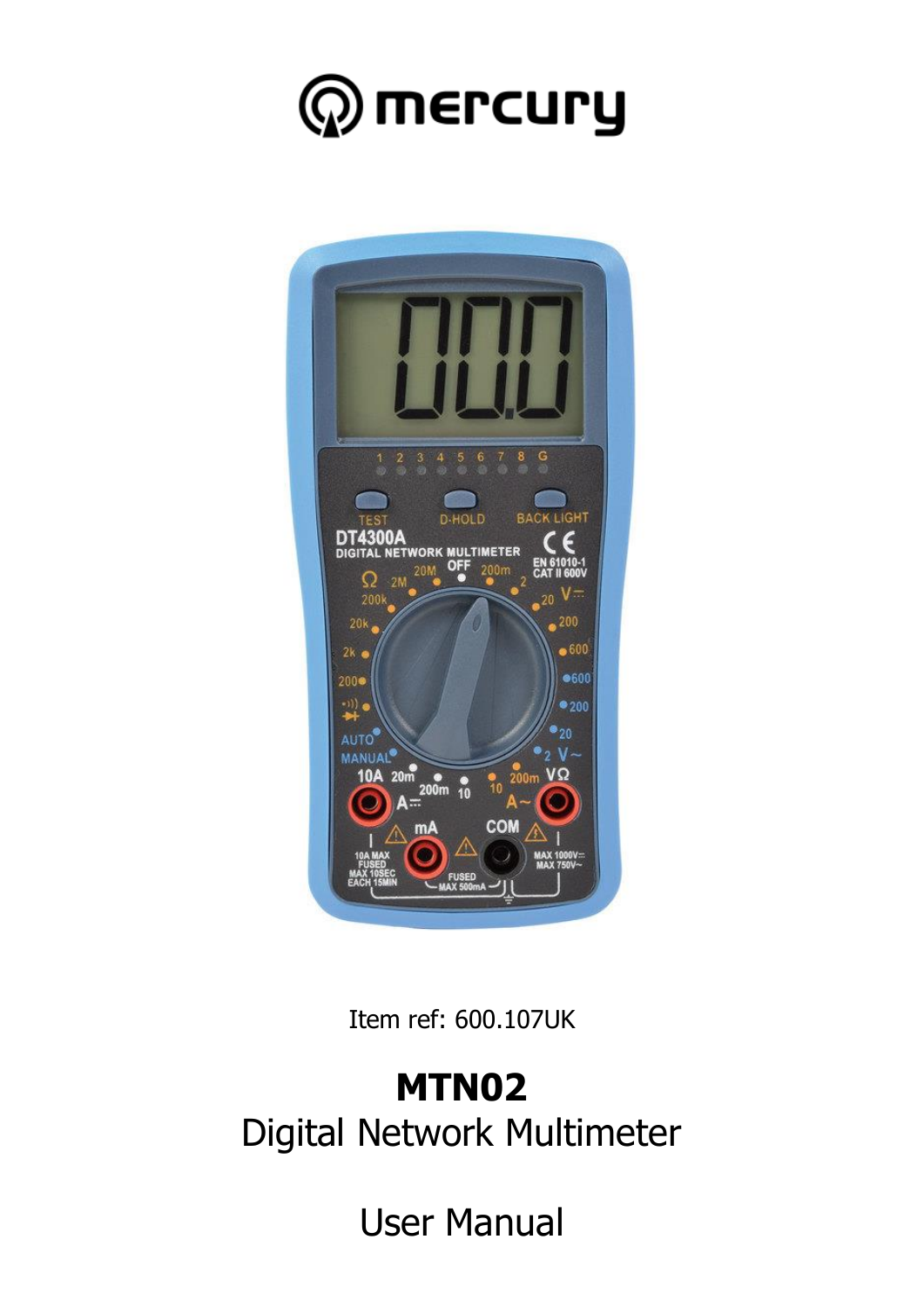



**Please read this manual thoroughly and ensure all contents are fully understood before using the apparatus.**



#### **Warning**

To avoid possible electric shock or personal injury, and to avoid possible damage to the tester or to the equipment under test, adhere to these following rules:

- Before using the tester inspect the case. Do not use the tester if it is damaged or the case (or part of the case) is removed. Look for cracks or missing plastic. Pay attention to the insulation around the connectors.
- Inspect the test leads for damaged insulation or exposed metal. Check the test leads for continuity.
- Do not apply more than the rated voltage, as marked on the tester, between the terminals or between any terminal and grounding.
- The rotary switch should be in the right position and no changeover of range shall be made while measurement is conducted to prevent damage.
- When the tester is working at an effective voltage over 60V in DC or 30Vrms in AC, special care should be taken for there is danger of electric shock.
- Use the proper terminals, function, and range for your measurements.
- Do not use or store the tester in an environment of high temperature, humidity, explosive, flammable, damp or of a strong magnetic field. The performance of the tester may deteriorate after being exposed to any of these elements.
- When using the test leads, keep your fingers behind the finger guards.
- Disconnect circuit power and discharge all high-voltage capacitors before testing resistance, continuity, diodes.F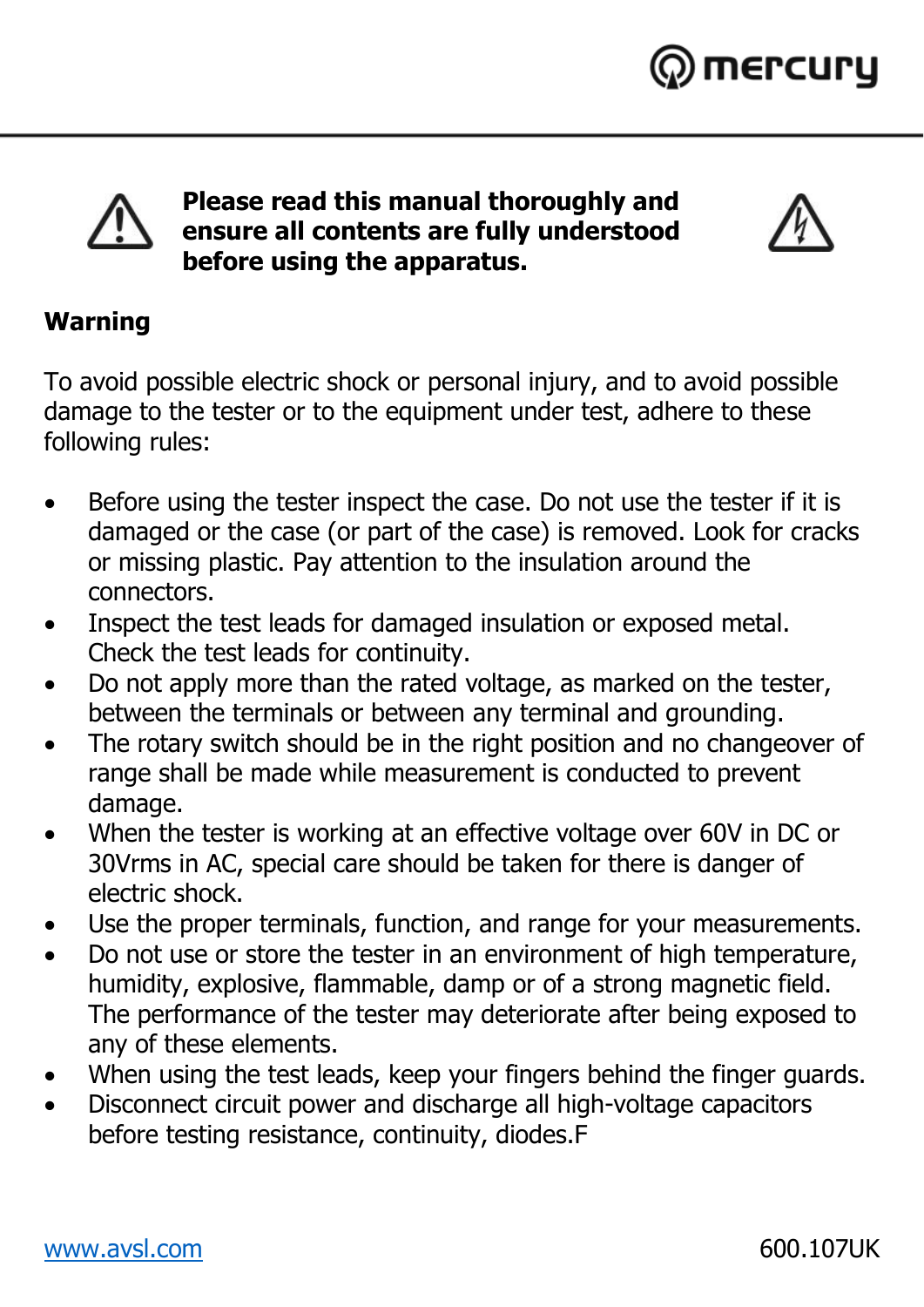

- Replace the battery as soon as the battery indicator  $\pm$  appears. With a low battery, the meter may produce false readings that can lead to electric shock and personal injury.
- Remove the connection between the testing leads and the circuit being tested and turn the meter power off before opening the meter case.
- The internal circuit of the meter shall not be altered at will to avoid damage of the meter and any accident.
- A soft cloth and mild detergent should be used to clean the surface of the tester on a regular basis. No abrasive and solvent should be used to prevent the surface of the tester from corrosion or damage.
- The tester is suitable for indoor use only.
- Turn the tester power off when it is not in use and take out the battery when not using for a long time. Check the battery regularly; replace the battery immediately if any signs of leaking appear. Battery acid will damage the tester.

#### **General Specifications**

Sampling speed: 2 times per second Over-load indication: "1" is displayed Operating Environment: 0ºC-40ºC, at <75%RH Low battery indication: """ Dimensions: 190 x 85 x 35mm

Max display: LCD (1999 count) 1.25 inch Polarity: Automatic, indicated minus, assumed plus double integral A/D switch implement Storage Environment: -10°C-50°C, at <85%RH Power: 9Vdc (1 x PP3 battery supplied) Weight: 322g (including battery)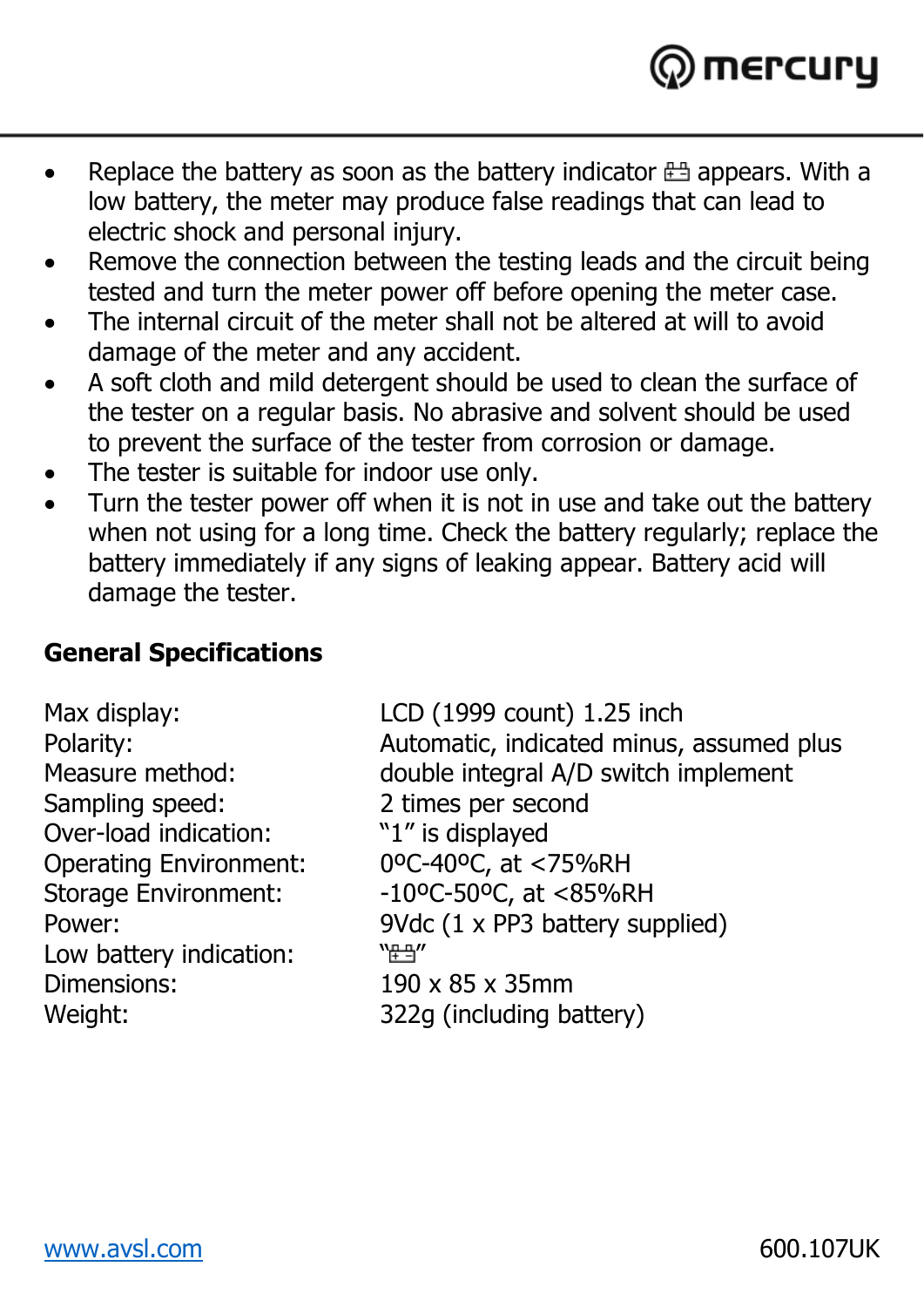

## **Overview**



- RJ45(RJ11, RJ12), USB jack  $\mathbf{O}$
- $1)$ **Display**

3 1/2 digits LCD, with a max, reading of 1999

- "TEST" Button  $2)$
- $3)$ **Function Rotary Switch** This switch can be used to select desired function and range.
- "10A" Jack  $4)$ Plug-in connector for the red test lead for Current (200mA  $\sim$  10A) measurements
- "mA" Jack  $5)$ Plug-in connector for the red test lead for Current (<200mA) measurements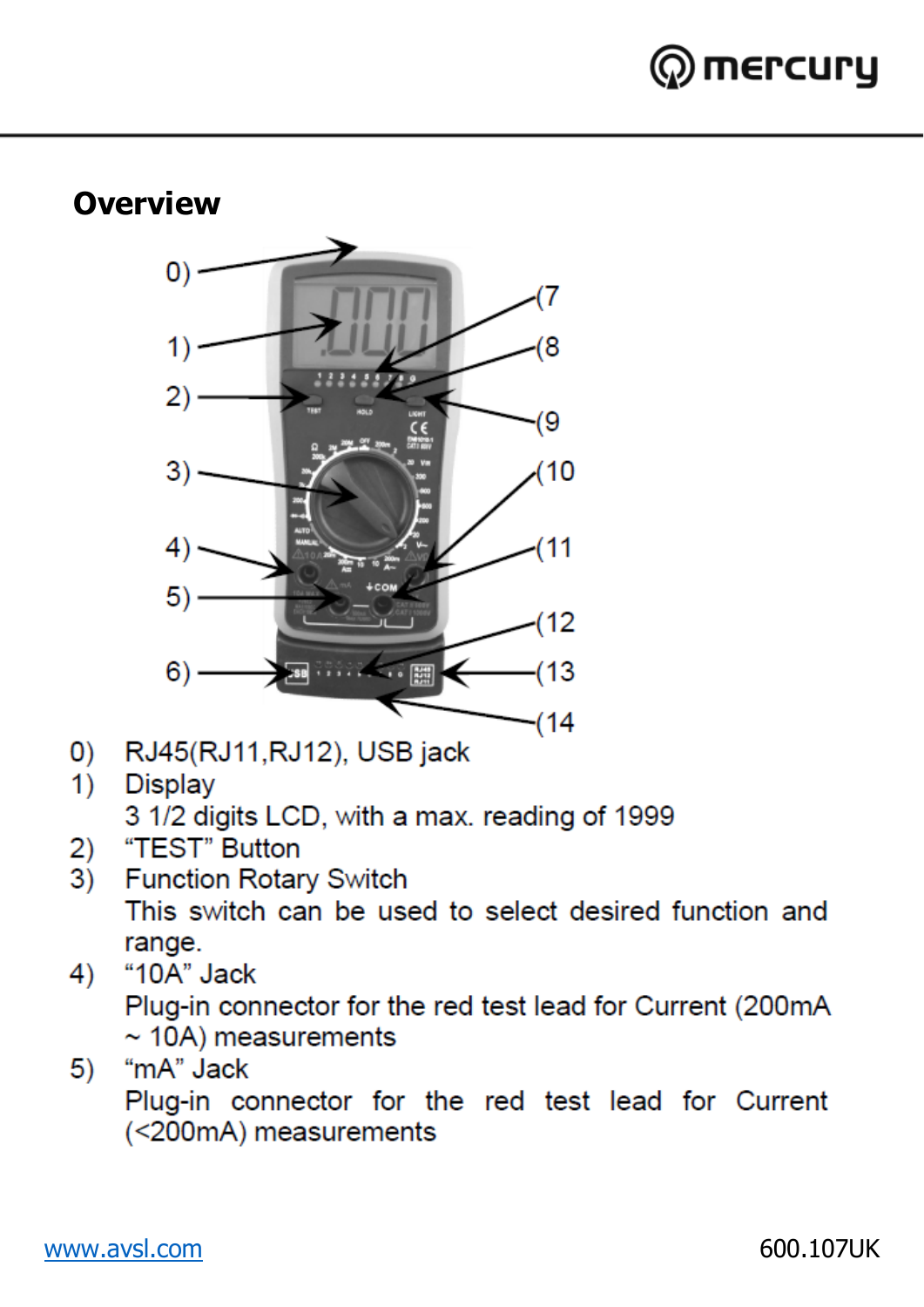

- $6)$ **USB** jack
- 7) Cable test LED light
- "HOI D" button 8)
- "I IGHT" button  $9)$ To turn on the backlight, press this button. The backlight will turns off automatically about 10 seconds later after you turn on it.
- 10) " $V\Omega$ " Jack Plug-in connector for the red test lead for DCV, ACV and  $\Omega$  measurements.
- 11) "COM" Jack

Plug-in connector for black (negative) test lead.

- 12) Cable test long-distance LED light
- 13) RJ45(RJ11, RJ12) jack
- 14) Cable test remote unit

#### **Technical Specifications**

Accuracies are guaranteed for 1 year,  $23^{\circ}$ C  $\pm$  5°C, less than 70% RH.

#### **DC Voltage**

| <b>RANGE</b> | <b>RESOLUTION</b> | <b>ACCURACY</b>                                   |  |  |  |  |
|--------------|-------------------|---------------------------------------------------|--|--|--|--|
| 200mV        | 0.1 <sub>m</sub>  | $\pm (0.8\% \text{ of } \text{rdq } + 5\text{D})$ |  |  |  |  |
| 2V           | 1mV               |                                                   |  |  |  |  |
| 20V          | 10mV              | $\pm (0.5\% \text{ of } \text{rdq } + 2D)$        |  |  |  |  |
| 200V         | 100mV             |                                                   |  |  |  |  |
| 600V         | 1V                | $\pm (1.0\% \text{ of } \text{rdq } + 5D)$        |  |  |  |  |

Input Impedance: 10MΩ Overload Protection: 600V DC/AC rms Max. Input voltage: 600V DC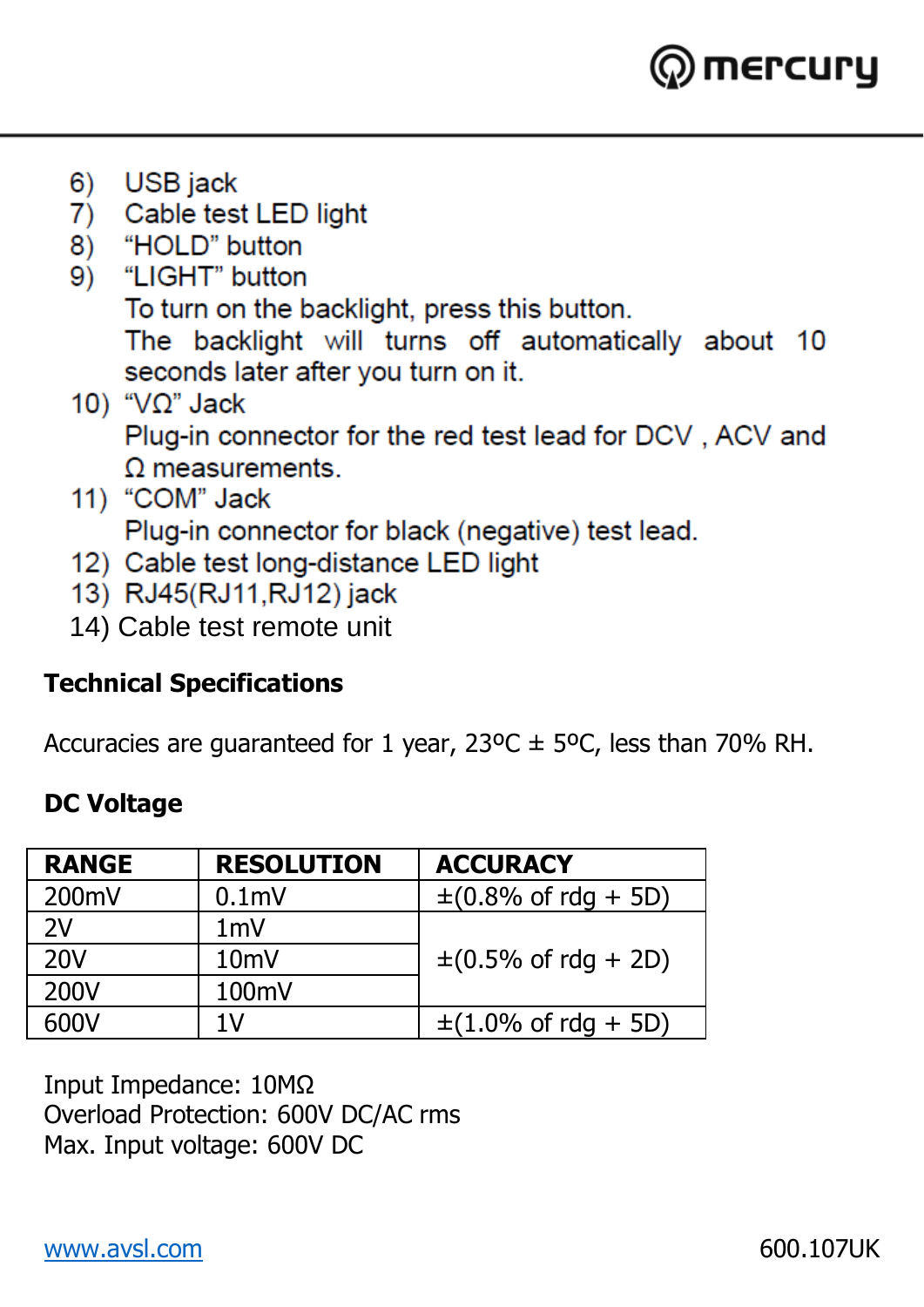

#### **AC Voltage**

| <b>RANGE</b> | <b>RESOLUTION</b> | <b>ACCURACY</b>          |  |  |  |  |
|--------------|-------------------|--------------------------|--|--|--|--|
| 2V           | 1mV               |                          |  |  |  |  |
| 20V          | $10m$ V           | $\pm$ (1.2% of rdg + 3D) |  |  |  |  |
| 200V         | 100 <sub>mv</sub> |                          |  |  |  |  |
| 600V         | 1V                | $\pm$ (1.2% of rdg + 8D) |  |  |  |  |

Input Impedance: 10M**Ω** Frequency Range:  $40$ Hz  $\sim$   $400$ Hz Overload Protection: 600V DC/AC rms Response: Average, calibrated in rms of sine wave Max. Input voltage: 600V AC rms

#### **DC Current**

| <b>RANGE</b>       | <b>RESOLUTION</b> | <b>ACCURACY</b>                            |
|--------------------|-------------------|--------------------------------------------|
| 20 <sub>m</sub> A  | 10uA              | $\pm (0.8\% \text{ of } \text{rdg } + 5D)$ |
| 200 <sub>m</sub> A | 100uA             |                                            |
| 10A                | 10 <sub>mA</sub>  | $\pm$ (1.5% of rdg + 3D)                   |

Overload Protection: 20mA and 200mA ranges: F0.5A/250V fuse 10A ranges: unfused Max. Input Current: "mA" jack: 200mA "10A" jack: 10A (measurements>5A duration<10 secs interval>15 mins) Voltage Drop: 200mV

#### **AC Current**

| <b>RANGE</b> | <b>RESOLUTION</b> | <b>ACCURACY</b>                           |
|--------------|-------------------|-------------------------------------------|
| 200mA        | 100uA             | $\pm (1.0\% \text{ of } \text{rdq} + 5D)$ |
| 10A          | 10 <sub>m</sub> A | $\pm(1.5\% \text{ of } \text{rda} + 7D)$  |

[www.avsl.com](http://www.avsl.com/) 600.107UK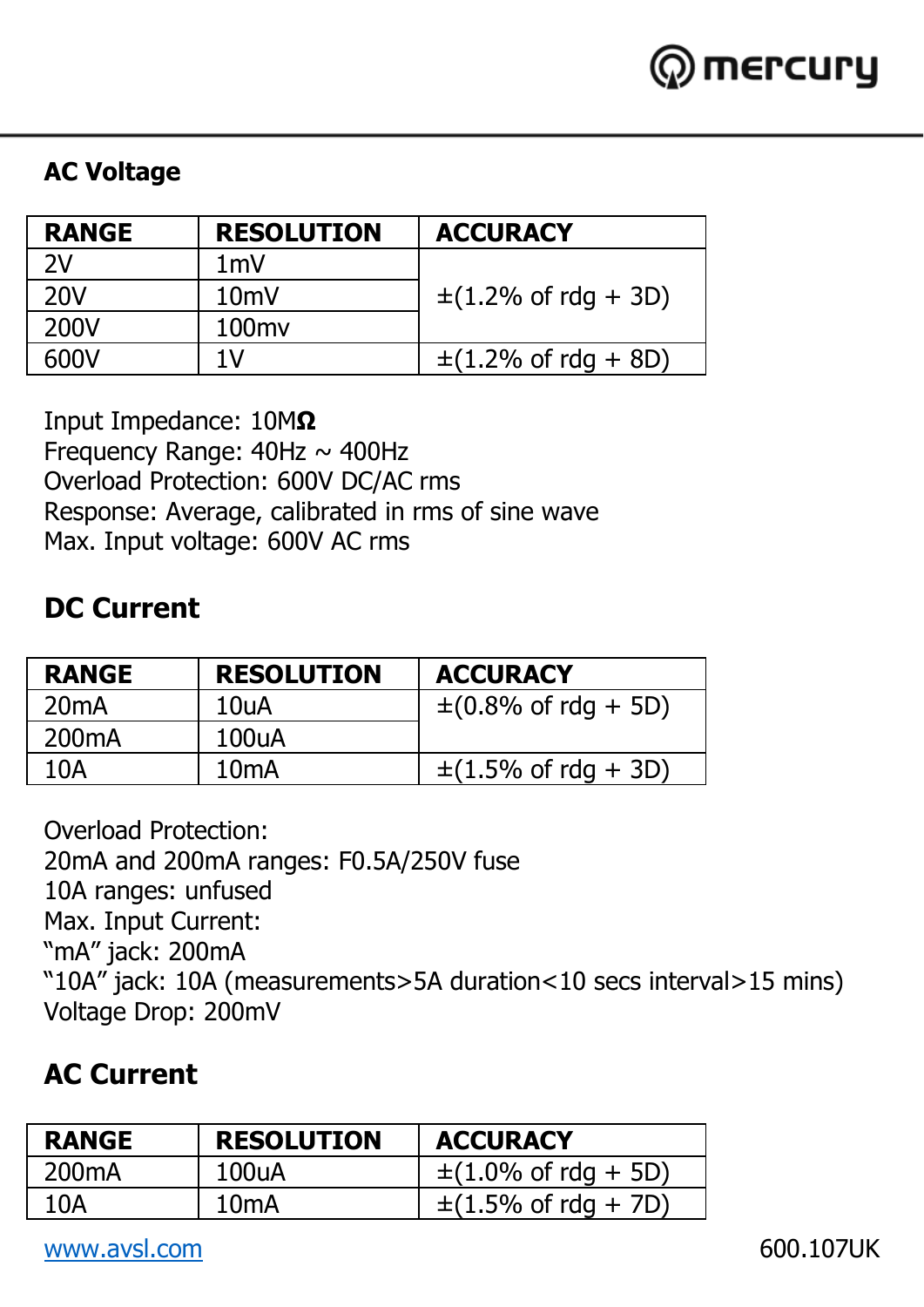

Overload Protection: 200mA ranges: F0.5A/250V fuse 10A ranges: unfused Max Input Current: "mA" jack: 200mA "10A" jack: 10A (measurements>5A duration<10 secs interval>15 mins) Voltage Drop: 200mV Frequency Range:  $40$ Hz  $\sim$   $400$ Hz Response: Average, calibrated in rms of sine wave

#### **Resistance**

| <b>RANGE</b> | <b>RESOLUTION</b> | <b>ACCURACY</b>                            |  |  |  |  |
|--------------|-------------------|--------------------------------------------|--|--|--|--|
| $200\Omega$  | $0.1\Omega$       | $\pm$ (1.5% of rdg + 3D)                   |  |  |  |  |
| 2KO          | 1Ω                |                                            |  |  |  |  |
| $20k\Omega$  | $10\Omega$        | $\pm (1.5\% \text{ of } \text{rdq } + 3D)$ |  |  |  |  |
| $200k\Omega$ | $100\Omega$       |                                            |  |  |  |  |
| 2MQ          | 1kO               | $\pm$ (1.5% of rdg + 3D)                   |  |  |  |  |
| $20M\Omega$  | $10k\Omega$       | $\pm$ (1.5% of rdg + 3D)                   |  |  |  |  |

Open Circuit Voltage: about 0.25V Overload Protection: 250V DC/AC rms

#### **Diode and Continuity**

| <b>RANGE</b> | <b>INTRODUCTION</b>                                                                        | <b>REMARK</b>                          |
|--------------|--------------------------------------------------------------------------------------------|----------------------------------------|
| ₩            | The approx. forward<br>voltage drop will be<br>displayed                                   | Open circuit<br>Voltage:<br>about 1.5V |
|              | The built-in buzzer<br>will sound if the<br>resistance is less<br>than about $30+20\Omega$ | Open circuit<br>Voltage:<br>about 1.5V |

Over-load protect: 250V DC/AC rms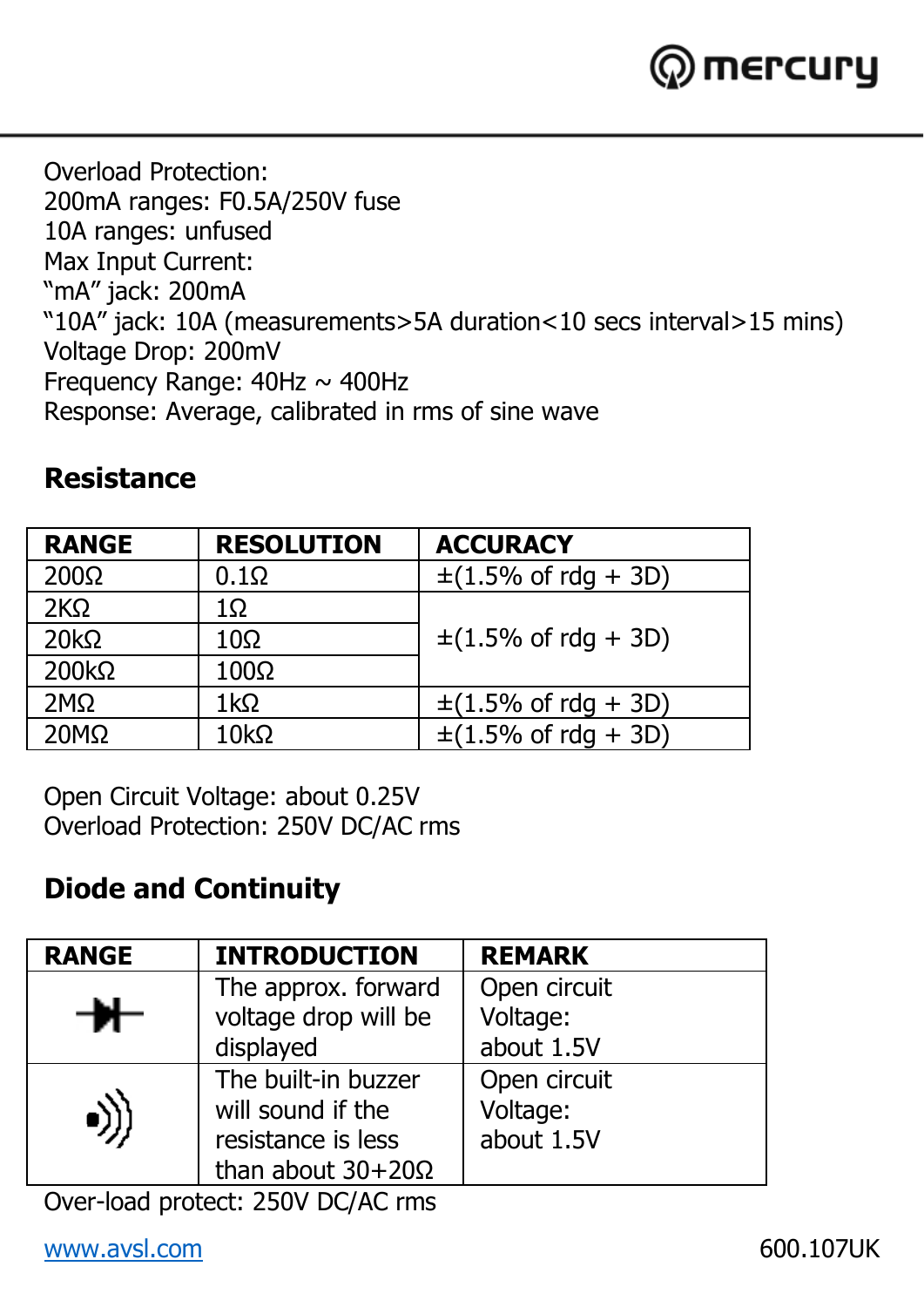

## **OPERATING INSTRUCTIONS**

## **VOLTAGE MEASUREMENT**

- 1. Connect red test lead to "VΩ" jack, black lead to "COM" jack.
- 2. Set RANGE switch to desired VOLTAGE position, if the voltage to be measured is not known beforehand, set switch to the highest range and reduce it until satisfactory reading is obtained.
- 3. Connect test leads to device or circuit being measured.
- 4. Turn on power of the device or circuit being measured voltage value will appear on Digital Display along with the voltage polarity.

Please note:

- In small range, the meter may display an unstable reading when the test leads have not been connected to the load to be measured. It is normal and will not affect the measurements.
- When the meter shows the over range symbol "1", a higher range must be selected.
- To avoid damage to the meter, don't measure a voltage which exceeds 600Vdc (for DC voltage measurement) or 600Vac (for AC voltage measurement).

## **CURRENT MEASUREMENT**

1. For reading less than 200mA connect red lead to "mA" and black lead to "COM" (for measurements between 200mA and 10A, connect red lead to "10A") ensure jacks are fully depressed.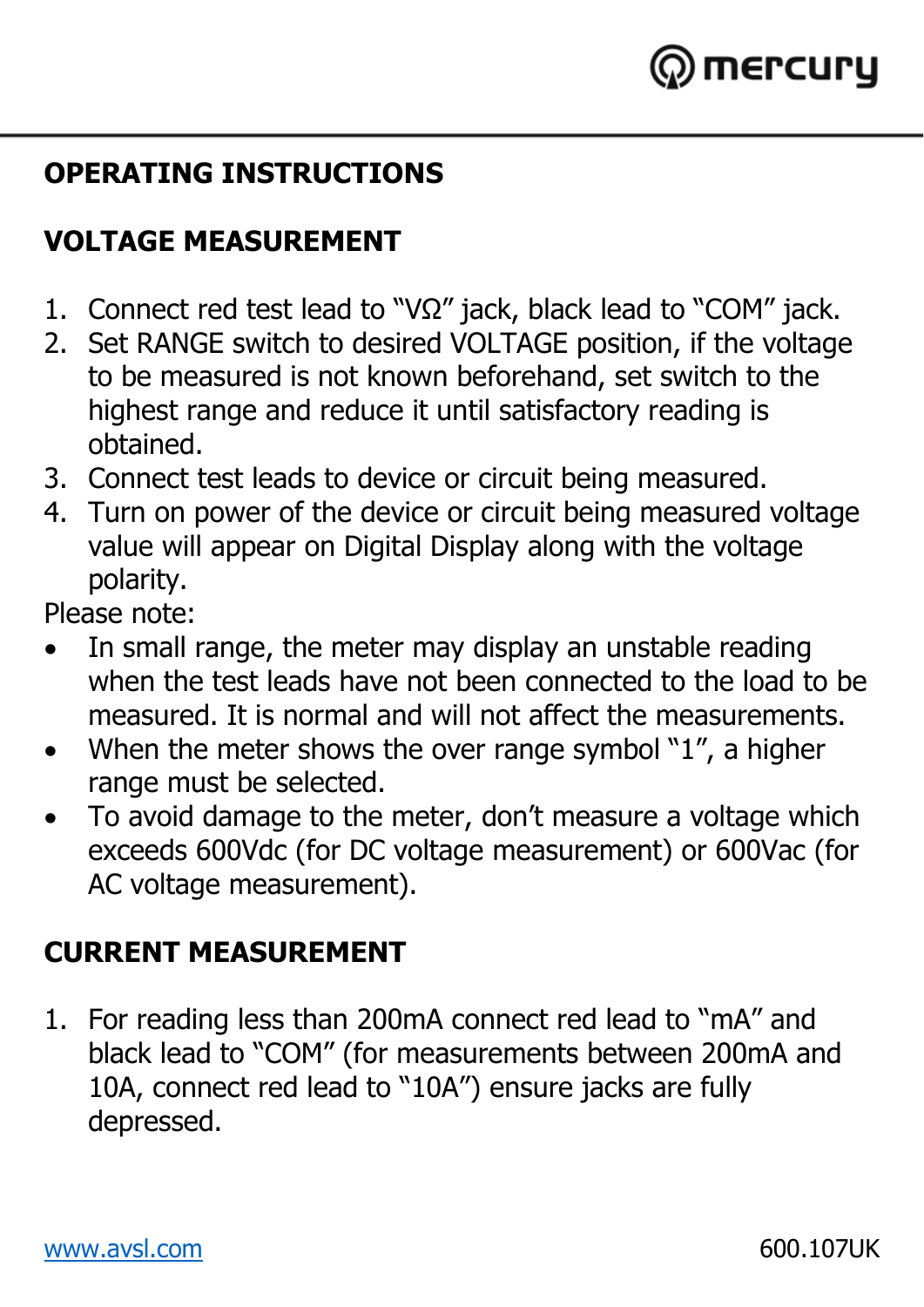

- 2. Set the range switch to desired AC or DC position. If the current magnitude to be measured is not known beforehand, set the ranges switch to the highest range position and then reduce it range by range until satisfactory resolution is obtained.
- 3. Open the circuit to be measured and connect test leads in SERIES with the load in with current is to measure.
- 4. Current reading will be displayed on LCD, for DC current measurement, the polarity of the red probe will also be indicated.

Please note:

When the display shows the over range symbol "1", a higher range must be selected.

#### **RESISTANCE MEASUREMENT**

- 1. Connect red lead to "VΩ", black lead to "COM".
- 2. Set the range switch to desired  $\Omega$  range.
- 3. If the resistance being measured is connected to a circuit, turn off power and discharge all capacitors before measurement.
- 4. Connect test leads to circuit being measured.
- 5. Read resistance value on Digital Display.

Please note:

- For resistance measurements >1MΩ, the meter may take a few seconds to stabilize reading. This is normal for high-resistance measurement.
- When the input is not connected, i.e. at open circuit, the symbol "1" will be displayed as an over range indicator.
- Before measuring in-circuit resistance ensure that the circuit under test has all power removed and all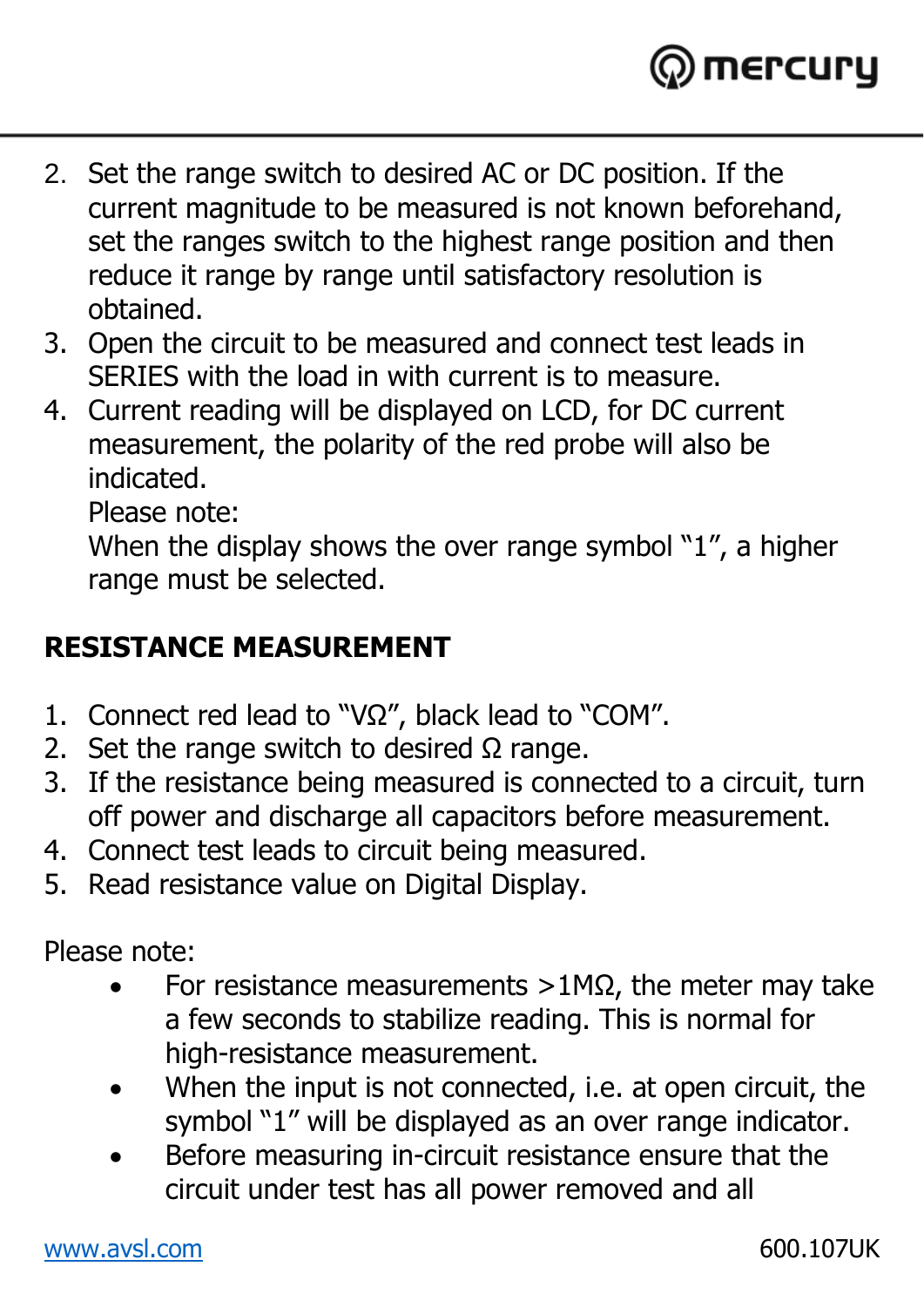

capacitors are fully discharged.

## **CONTINUITY TEST**

- 1. Connect the BLACK test lead to the "COM" jack and the RED to the "VΩ" jack (Note: The polarity of the red test lead is positive "+").
- 2. Set the range switch to  $\hat{y}$  range
- 3. Connect the test leads across the load to be measured.
- 4. If the circuit resistance is lower than about 30±20Ω, the builtin buzzer will sound.

## **DIODE MEASUREMENT**

- 1. Connect red lead to "VΩmA", black lead to "COM".
- 2. Set RANGE switch to " $\longrightarrow$ " position.
- 3. Connect the red test lead to the anode of the diode to be measured and black test lead to cathode.
- 4. The meter will show the approximate forward voltage of the diode. If the connections are reversed, "1" will be shown on the display.

## **CABLE TESTER**

This network cable tester can be used to scan and judge the continuation property of double-twisted cable. Both automated and manual operations are available.

Main performance:

1. Test unshielded or shielded network cable, telephone lines and USB cables.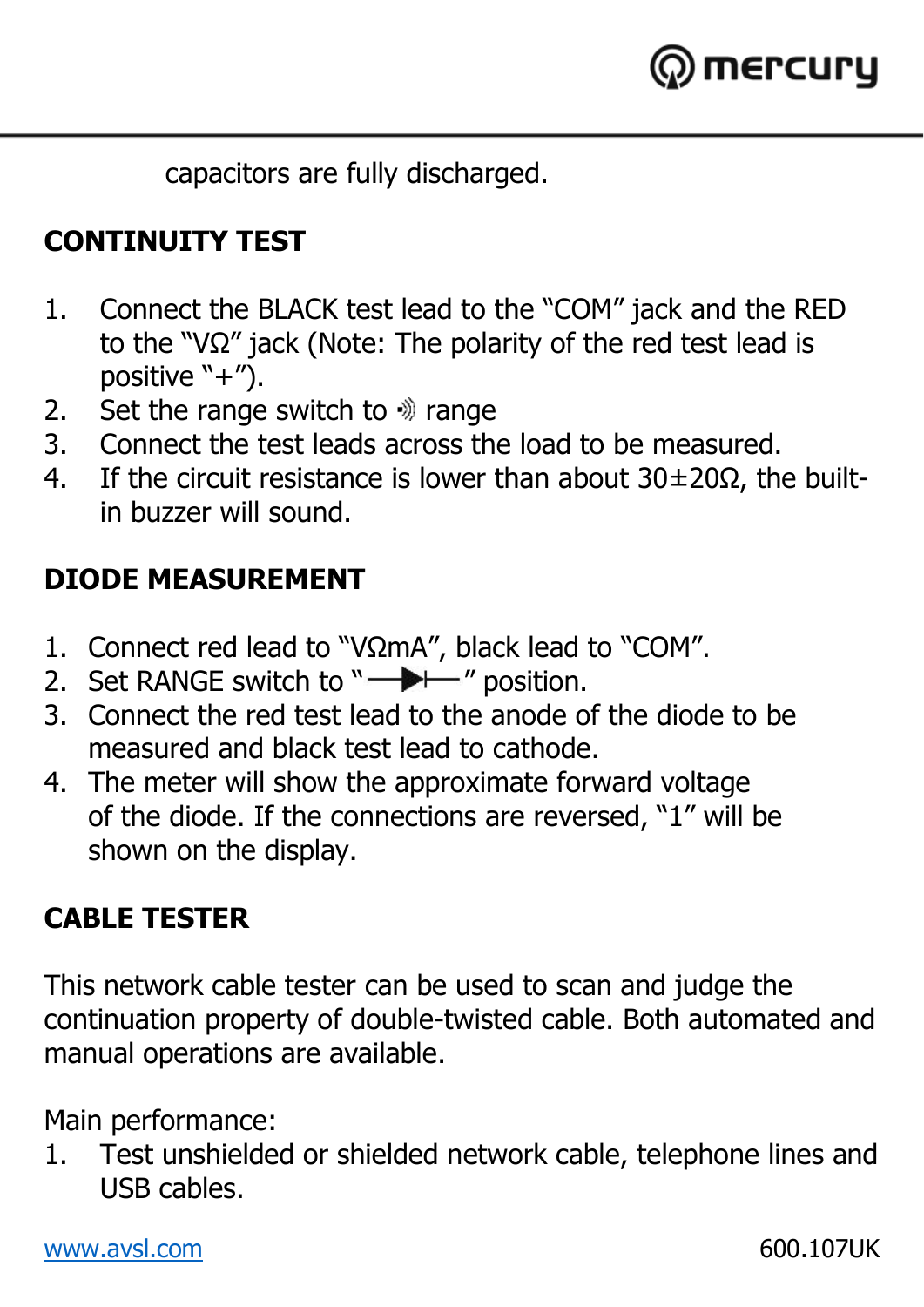

- 2. Check continuity and configuration of lead with unshielded and shielded modular plugs.
- 3. Test the following faults: open circuits, shorts, miswire and reversals.
- 4. Check the shield layer (SHIELD).
- 5. The main and remote units can be operated by a single person.

Fault Descriptions:

**OPEN:** If one or more wire is open circuit, the LED's on the main and remote units will go out.

**SHORT**: When the network cable has a short circuit, the LED's of main unit will light in turns and the LED's of the remote unit will have two or more lights out.

**MISWIRE & REVERSAL**: The LED's of the main unit will illuminate in sequence, but the LED's of the remote unit will not.

Operation:

1. Automatic mode:

a. Connect the two terminals of the cable to the main and remote units.

b. Turn the switch to AUTO mode. If everything is wired correctly, the LED's on both units will illuminate in sequence.

2. Manual mode:

a. Connect the two terminals of the cable to the main and remote units

b. Turn the switch to MANUAL mode and press the

"TEST" button. Each press tests each cable individually in sequence.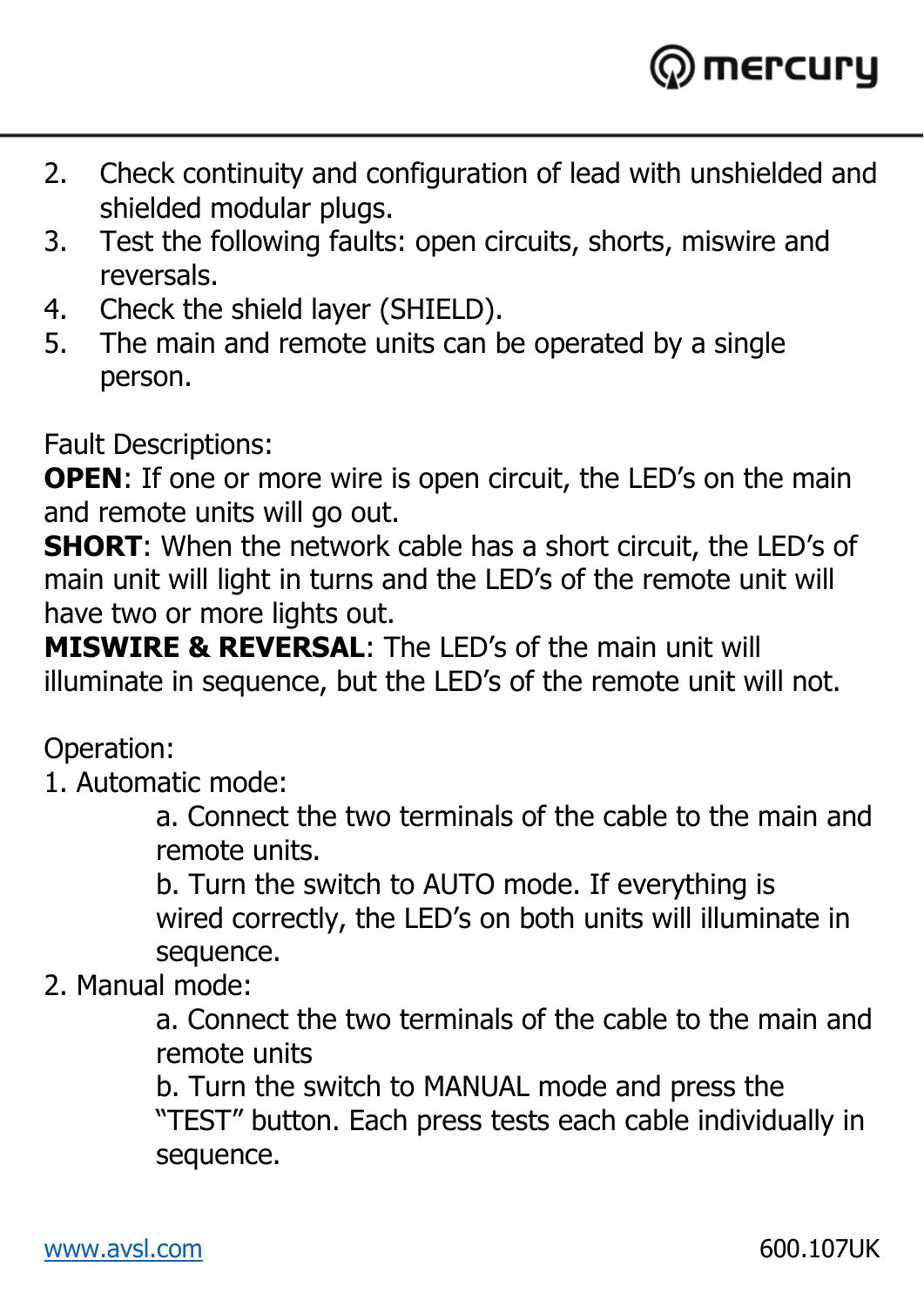

c. Using Manual mode holds the test result making it easier to locate the error position.

Note: When testing RJ11 cables the LED lights displayed on the main and remote units are opposite.

Function Descriptions:

The below table indicates a correctly wired mode for RJ45, RJ12, RJ11 and USB cable applications.

| MODE        |  | 2<br>J | 5 | 6 |   | 8 |  |
|-------------|--|--------|---|---|---|---|--|
| <b>RJ45</b> |  |        |   |   | - |   |  |
| <b>RJ12</b> |  |        |   |   |   |   |  |
| <b>RJ11</b> |  |        |   |   |   |   |  |
| USB         |  |        |   |   |   |   |  |

#### **BATTERY AND FUSE REPLACEMENT**

- 1) Battery and fuse replacement should only be done after the test leads have been disconnected and power is off.
- 2) Loosen the 2 screws under the prop stand with a suitable screwdriver and remove the case cover.
- 3) The meter is powered by a single 9V PP3 battery. Snap the battery connector leads to the terminals of a new battery and reinsert the battery into the housing. Ensure the battery leads will not be pinched when you replace the cover.
- 4) The meter is protected by fuse:
	- A) mA: F0.5A/250V Fast, Breaking capacity is 10KA, dimensions are 20 x 5mmØ.

Replace the case cover and reinstall the screws. Never operate the meter unless the case cover is fully closed and secured.